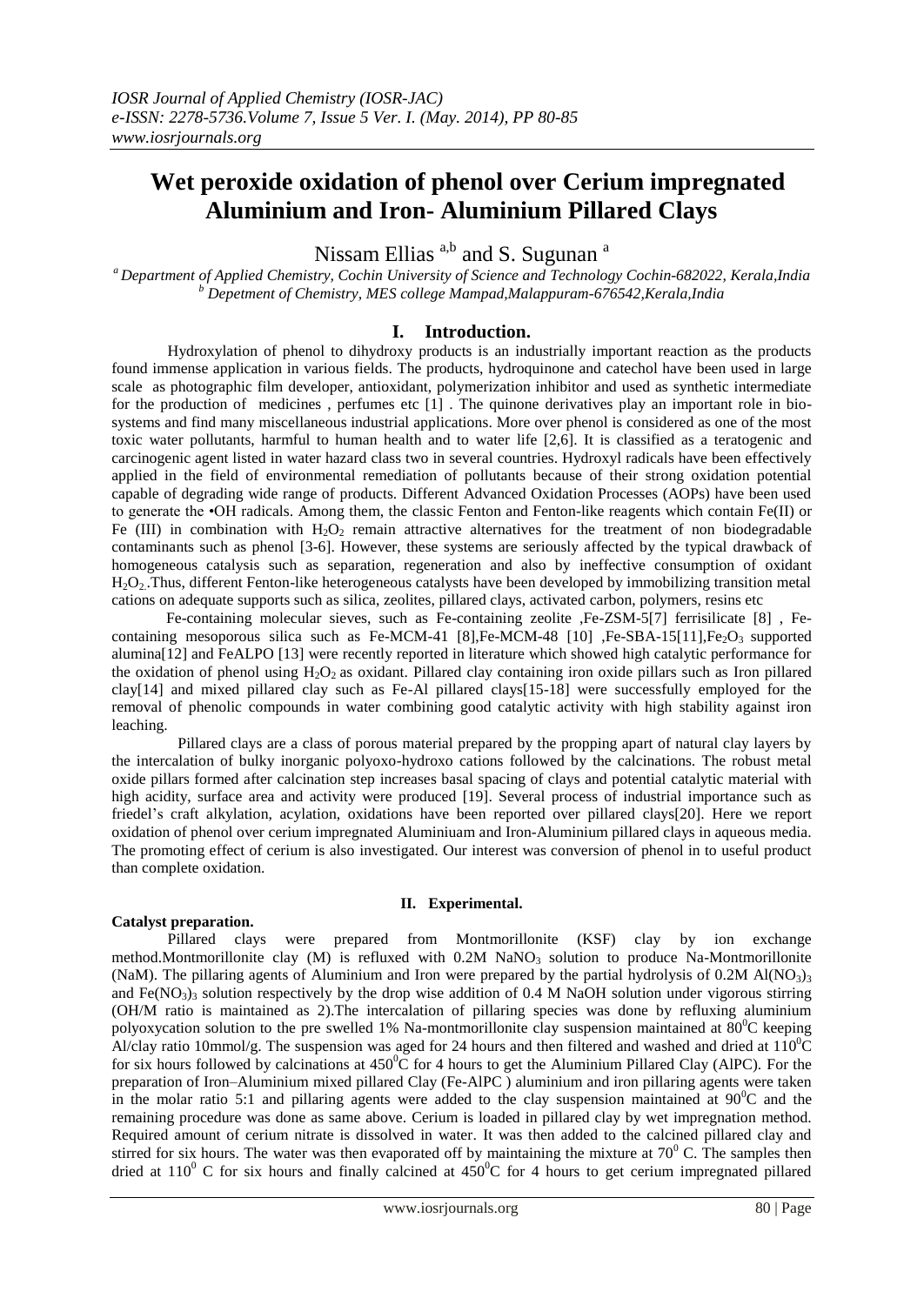clay.Cerium impregnated aluminium and iron aluminium pillared clay were denoted as Ce/AlPC and Ce/Fe-AlPC respectively.

#### **Characterization**

Elemental analyses of the catalyst were done by ICP- AES analysis using GBS plasmalab 8440 instrument. EDX analysis of the catalyst was done in a JOEL JSM-840 with resolution of 1.3 eV.XRD analysis of samples were done using Rigaku Dmax Ni filtered CuKa radiation in 2 to 70<sup>0</sup> at a scan rate of  $2^0$ /min .Surface area and pore volume measurements of catalysts were simultaneously done by Micrometrics Tristar 3000 using N<sub>2</sub> gas adsorption/desorption at 77 K and by the application of BET equation. Samples were activated at  $90^{\circ}$ C for 30 minutes and then degassed at  $300^{\circ}$ C for three hours. FTIR spectra of the samples were recorded using JASCO FT-IR spectrometer using KBr pellets in the range of 400-4000 cm<sup>-1</sup> in the transmission mode. TG analysis were done by Perkin Elmer Pyris Diamond TGA-DTA analyzer with dried samples in nitrogen atmosphere with a heating rate of  $10^{\circ}$ C/min. UV-Vis DR spectra of the prepared samples were taken in 200-800 nm on Labomed UV-Vis Double beam UVD-500. Acidity and acid site distribution of catalysts were done by Temperature programmed Desorption of Ammonia.TPD of ammonia was done over prepared catalysts as the procedure described below. The pelletized samples are housed in a quartz reactor and preheated in a flow of  $N<sub>2</sub>$ atmosphere at 300 $^{\circ}$ C and cooled to room temperature. Ammonia is injected to the samples and saturated for 30 minutes. The excess physisorbed ammonia was then flushed off. The adsorbed ammonia is desorbed in a programmed manner. The desorbed ammonia is passed through 100 ml  $H_2SO_4$  (0.0125N) solution. The excess  $H<sub>2</sub>SO<sub>4</sub>$  is back titrated with NaOH for quantitative determination of acid sites. The amount desorbed at 35-200<sup>o</sup>C, 200-400<sup>o</sup>C, 400-600<sup>o</sup>C were assigned as weak, medium and strong acid sites respectively.

 The liquid phase hydroxylation of phenol was carried out in a 50 mL round bottomed flask equipped with air condenser and magnetic stirrer, 0.1 g of the catalyst was added to calculated amounts of phenol and solvent. Required amounts of 30 %  $H<sub>2</sub>O<sub>2</sub>$  were added drop wise to the reaction medium and reaction ensued at specified temperature. The products were analyzed using Chemito 8610 Gas Chromatograph equipped with flame ionization detector and OV-17 column. Quantitative estimation of tarry products was not pursued and conversion of phenol refers conversion to dihydroxy phenols. Thus the percent conversion (wt%) of phenol is the total percentage of phenol transformed in to diphenols.

## **III. Result and discussion**

#### 3.1Elemental Analysis

The results of Elemental analysis of the catalysts are given in table 1. It can be seen that appreciable amount of metal is incorporated as metal oxide during the pillaring process. Initial clay have 20.74 % weight as aluminum. After the aluminium pillaring it is increased to 35.8. In Iron- Aluminium pillared clay the weight % of aluminium and iron are 30.5 and 16.52 respectively. The weight % of cerium is calculated from EDX analysis. The weight % of cerium in Ce/AlPC and in Ce/Fe-AlPC is found to be 1.82 and 1.65 respectively. The EDX spectrum of Ce/Fe-AlPC is given in Fig.1

| Table - 1: Elemental analysis of prepared catalysts |                  |       |                                |                   |      |      |      |
|-----------------------------------------------------|------------------|-------|--------------------------------|-------------------|------|------|------|
| Catalyst                                            | SiO <sub>2</sub> | Al,O, | Fe <sub>2</sub> O <sub>3</sub> | Na <sub>2</sub> O | КÆ   | MgO  | CaO  |
| М                                                   | 56.47            | 20.74 | 12.10                          | 2.67              | 2.81 | 2.61 | 2.60 |
| <b>NaM</b>                                          | 55.44            | 19.52 | 11.88                          | 7.58              | 2.48 | 2.64 | 0.46 |
| AlPC                                                | 47.92            | 35.8  | 11.16                          | 0.45              | 1.93 | 2.1  | 0.87 |
| <b>FeAIPC</b>                                       | 47.58            | 30.5  | 16.52                          | 0.36              | 2.07 | 2.17 | 0.80 |

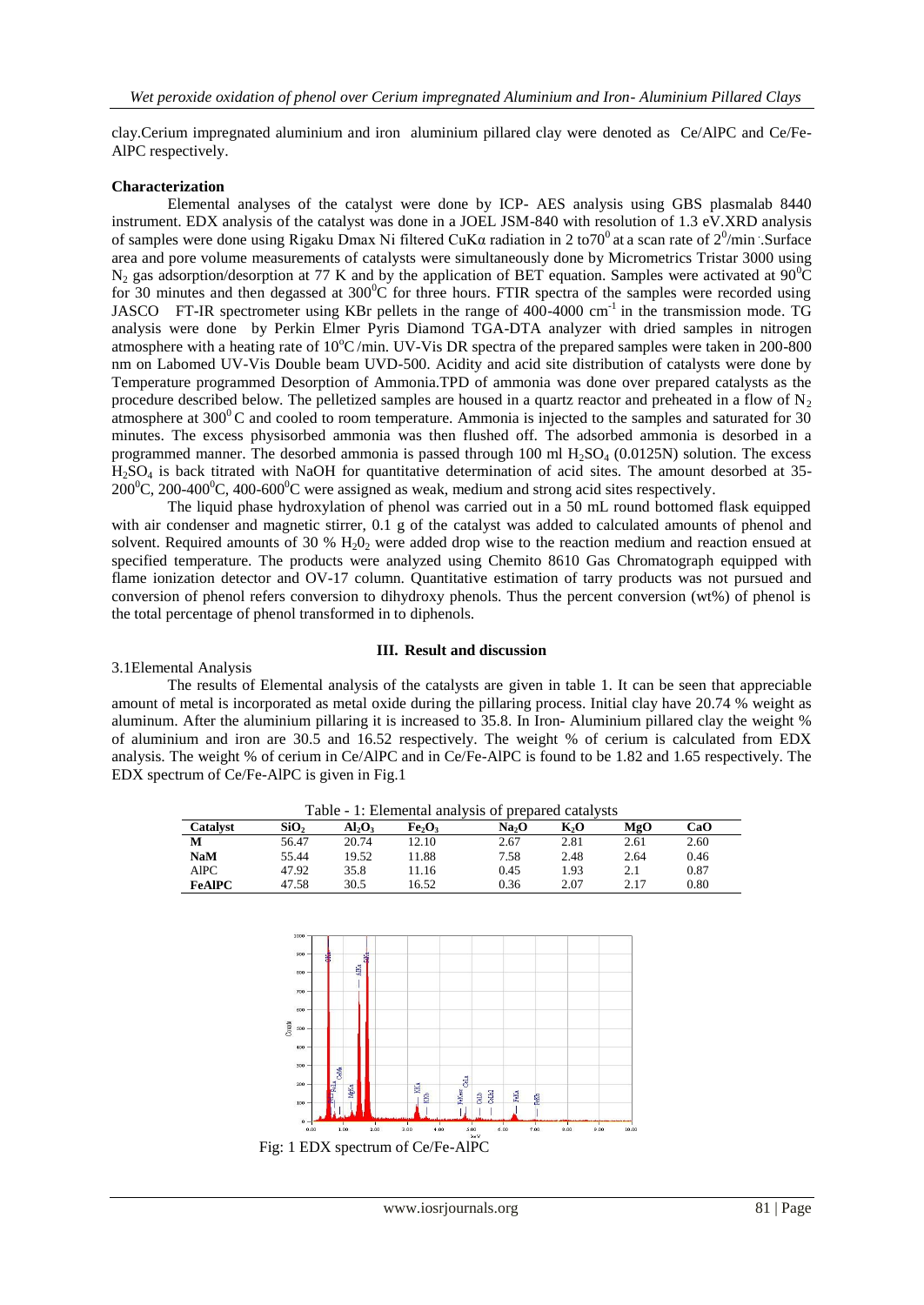## **3.2 XRD**

 The broad bands obtained in the XRD spectrum instead of sharp peaks can be attributed the semi crystalline nature of clays. The success of pillaring process can readily understood from XRD analysis. The XRD pattern of pillared clays are shown in Fig 2.The parent clay shows peak at 2θ value 8.9 corresponds to the basal (001)spacing of 9.8A<sup>0</sup>. After the pillaring process this value is shifted to lower 20 values which indicate the increase in basal spacing of clay by the expansion of clay due the incorporation of metal oxide pillars in between clay layers. The d spacing was shifted to 19.2 A<sup>0</sup> for Aluminium pillared clay and it was shifted to 21.5  $A^0$  for Iron-Aluminium pillared clay Bergaya et al [21] reported the formation of mixed Al<sub>13-x</sub>Fe<sub>x</sub> pillars, based on the Fe content of the pillared solids. The wide angle XRD patterns of catalysts are given in Fig 3. Peaks at 2 Θvalue 19.6 and 35.1 corresponds to the reflection from (110) and (130) planes respectively of 2:1 phyllosilicate clay. The peak at 26.7 corresponds to quartz impurity. The absence of peaks corresponds to cerium indicate that cerium is uniformly distributed on catalyst surface.





## **3.3 Surface area measurements**

The surface area and pore volume of catalysts are given on the table 2. The starting parent clay has a lower surface area of 17  $m^2/g$  only. The increase in surface area of in sodium montmorillonite is attributed to the dealumination of octahedral alumminium during exchange process which may present in interlayer region. As result of pillaring, surface area and pore volume increased drastically since metal oxide pillars are inserted in between the two dimensional gallery of clay layers to produce a three dimensional porous network. The active surface of clays is now more accessible. In cerium impregnated Aluminium pillared clay the surface area is lowered due to pore blocking. But the surface area of Ce/Fe-AlPC is higher than that of Fe-AlPC. This may be due to the additional surface area provided by ceria mesopores.

|            |                  | Table 2. Textural and actuic properties of catarysts. |          |          |          |            |
|------------|------------------|-------------------------------------------------------|----------|----------|----------|------------|
| Catalysts  | Surface Area     | Pore volume                                           | Weak     | Medium   | Strong   | Cumulative |
|            | $(m^2/g)S_{BET}$ | (cc/g)                                                | (mmol/g) | (mmol/g) | (mmol/g) | (mmol/g)   |
| NaM        | 70               | 0.0253                                                | 0.249    | 0.137    | 0.034    | 0.420      |
| AlPC       | 128              | 0.1689                                                | 0.443    | 0.308    | 0.132    | 0.883      |
| Fe-AlPC    | 132              | 0.1713                                                | 0.383    | 0.265    | 0.103    | 0.751      |
| Ce/AlPC    | 119              | 0.1582                                                | 0.416    | 0.342    | 0.148    | 0.906      |
| Ce/Fe-AlPC | 143              | 0.1728                                                | 0.368    | 0.293    | 0.108    | 0.769      |

|  |  |  | Table 2: Textural and acidic properties of catalysts. |  |
|--|--|--|-------------------------------------------------------|--|
|--|--|--|-------------------------------------------------------|--|

The adsorption isotherms of pillared clays are shown in Figs  $4& 5$ . The adsorption isotherm is both the blend of type1 and and Type IV with hysterisis loop H4 (according to IUPAC) characteristics of mesoporous materials with some microspores containing slit like pores. At lower  $P/P<sub>0</sub>$  value the shape is of type I characteristics of microporous material. But at higher  $P/P<sub>0</sub>$  values it shows hysteresis loop due to the capillary condensation.





**Fig 4: Adsorption isotherm of AlPC Fig 5: Adsorption isotherm of Fe- AlPC**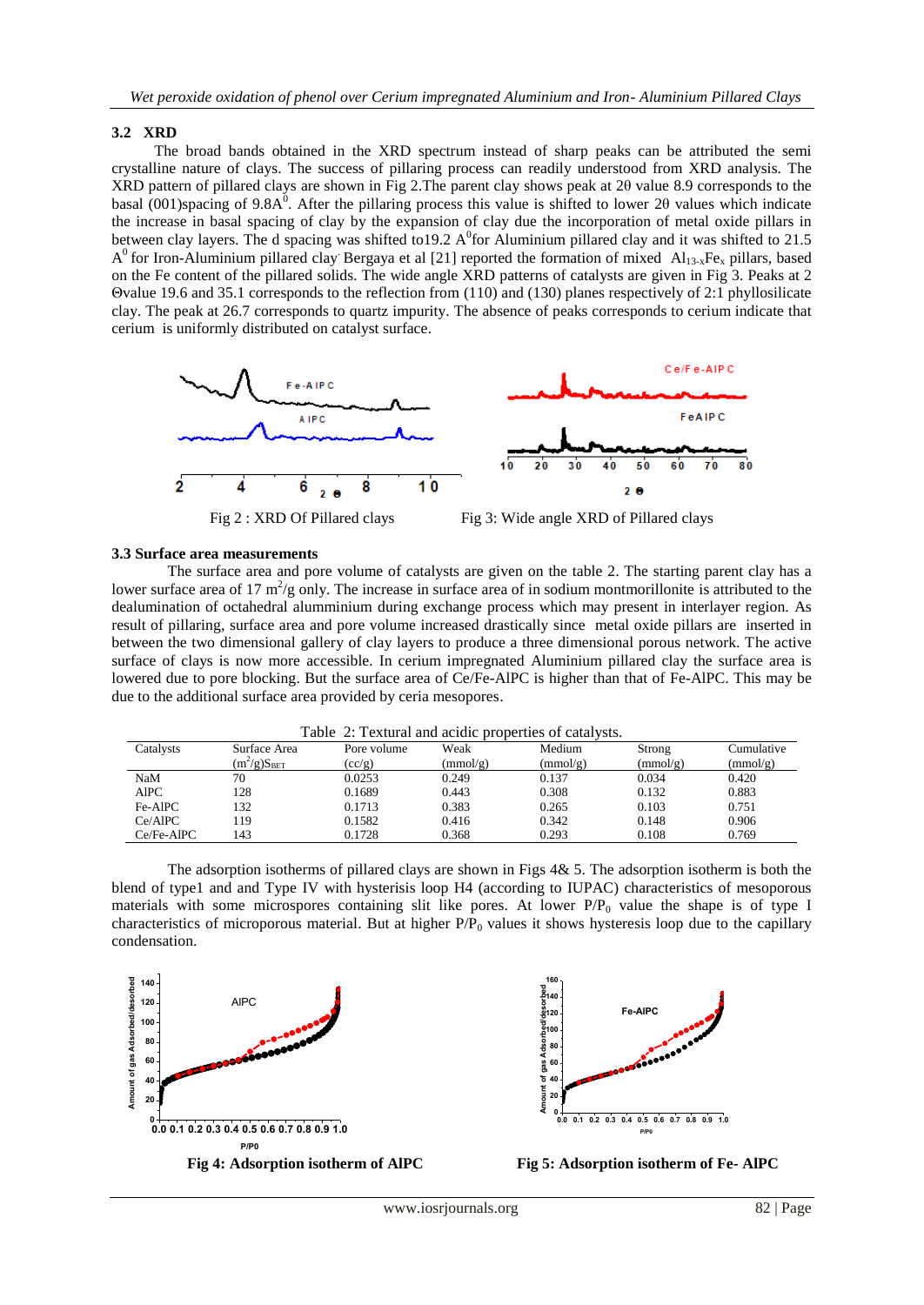## **3.3. Acidity measurements**

The results of acidity measurements using TPD of ammonia are given in Table 2.As a result of pillaring a dramatic increase in acidity in weak, medium and strong acidic region is observed. During the pillaring process the desegregation of clay layer helps in exposing more number of acidic sites and the expansion in layer structure in pillared clays increases the accessibility of interlayer protons which otherwise obscure to reactant molecules in parent clay due to smaller interlayer distance. In addition metal oxide pillars formed in the interlayer can contribute to the overall acidity of pillared material. Up on cerium loading the medium and strong acid sites were increased at the expense of weak acid sites.

## **3.4. FT-IR Analysis**

 Fig 6. shows the infrared (IR) spectra of sodium Montmorillonite and pillared samples. Broad band near 3500 cm<sup>-1</sup> corresponds to the stretching vibration of -OH group. For Sodium montmorillonite, this was a very intense peak. The intensity of this peak considerably reduced for the pillared samples showing the loss of hydroxyl groups upon pillaring during calcination at higher temperature.



Fig 6: IR spectrum of catalysts

For the pillared samples two bands were observed corresponding to the hydroxyl groups. One probably assigned to the pillar OH group and the other assigned to layer hydroxyl groups. Peak at around 1600cm<sup>-1</sup> is due to bending vibrations of water. The decrease in the intensity of –OH peaks is observed after the pillaring process as the pillaring process replaces a large amount of interlayer cations that generally exists as hydrated forms .The band around  $1060 \text{cm}^{-1}$  is due to asymmetric stretching vibrations of SiO<sub>2</sub> tetrahedra. A band around 800cm<sup>-1</sup> is due to stretching vibrations of Al tetrahedra and absorption at 526-471cm<sup>-1</sup> is due to bending vibration of Si-O [22].

## **3.5. Thermogravimetric Analysis**.

The heat changes associated with the preparation process and the thermal stability of the prepared catalysts can be understood from thermo gravimetric analysis(Fig 7). The weight loss up to  $200^{\circ}$ C corresponds to the loss of physisorbed water. The weight loss above  $200^{\circ}$ C in sodium montmorillonite is as result of removal of water originates from dehydration of the layers . This structural collapse continues up to  $800^{\circ}$ C.



In intercalated samples the weight loss from  $200^{\circ}$ C to  $400^{\circ}$ C is due to the water removal from the surface, micro pores and the dehydroxylation of hydroxy metal oligomer or polymers. The new deflections at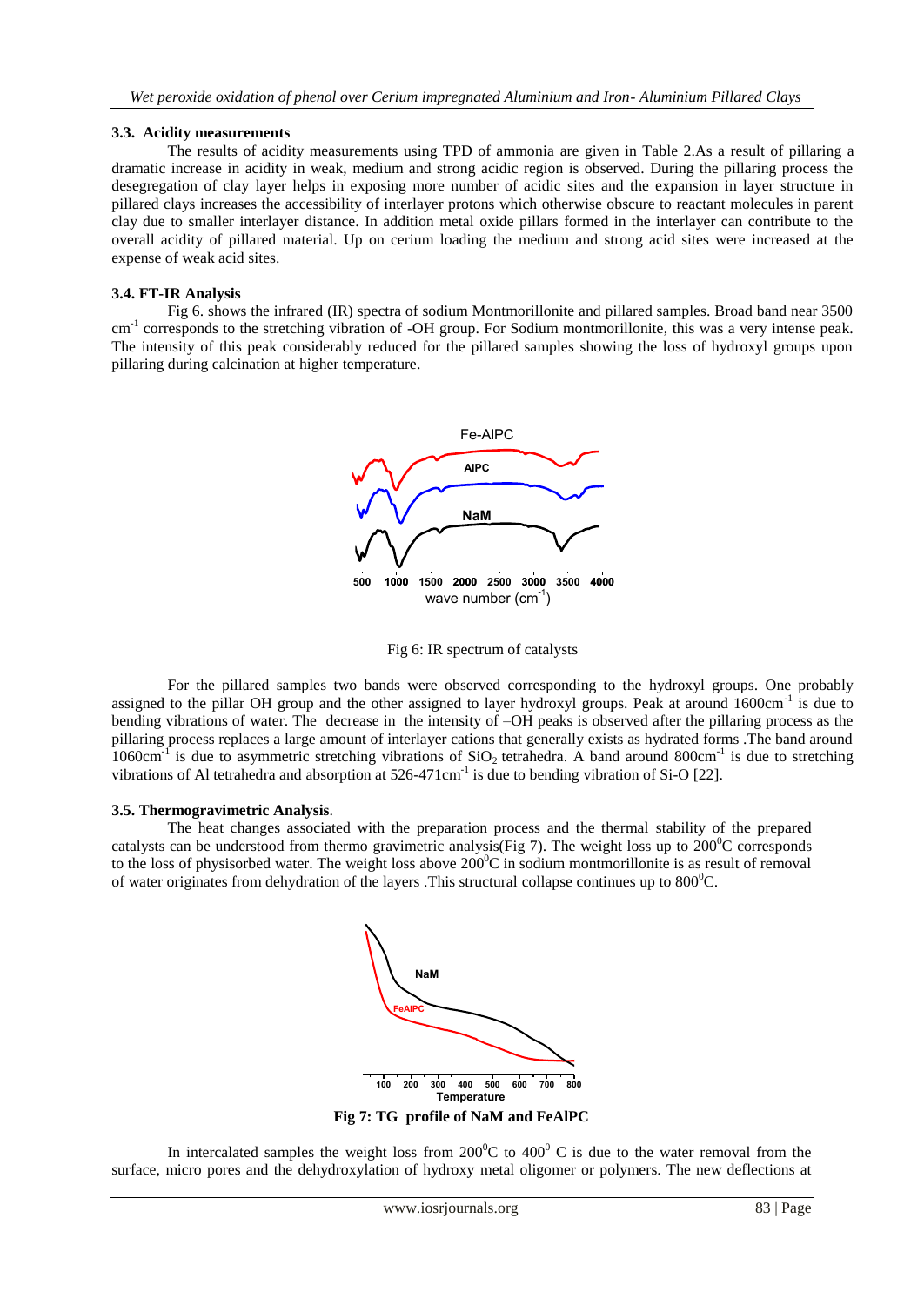400<sup>o</sup>C is due to the transformation of metal hydroxide in to metal oxide pillars. The weight loss above  $500^{\circ}$ C is absent in pillared clays indicate the additional stability due to the pillaring process.

#### **3.6. UV-VIS DRS analysis**

The UV-VIS DR spectrum of cerium impregnated catalysts are shown in fig 8.For cerium impregnated Iron-Aluminium pillared clay the broad adsorption peak detected in the range of 250–450nm is related to Fe<sup>3+</sup> $\leftarrow$  O<sup>2-</sup> charge transfer[23]. The bands in the region of 300–400nm are characteristics of Fe<sup>3+</sup> in octahedral coordination. The peak around 290 nm corresponds to  $Ce^{4+} \leftarrow O^{2-}$  charge transfer transitions can be seen in both catalysts [24].



Fig 8: UV DR Spectrum of Ce/AlPC and Ce/Fe-AlPC

#### **IV. Activity studies :-Hydroxylation of phenol**

The hydroxylation of phenol was done over prepared catalysts in aqueous media and the results are given in Table.3 .As it can be seen, conversion increased to more than two times after the pillaring process. This may be due to increase in surface area, pore volume and acidity after the pillaring process. Phenol hydroxylation is strongly diffusion limited and it was believed that hydroquinone is formed inside the pores and catechol and other products were formed in external surface[25] .Fe-AlPC got higher conversion than AlPC due to higher iron content and higher surface area and pore volume. The incorporation of cerium in pillared clays leads to enhancement in conversion of phenol and selectivity of hydroquinone. Cerium impregnated iron Aluminium pillared clay got more than 80 % conversion of phenol obtained within 45 minutes. This may be due to the promoting effect of ceria ,its redox property and additional surface area provided by the ceria mesopores. Prolong reaction time leads to further oxidation of diphenols and tarry products are formed. We limit our study to 45 minnutes and we are interested in converting phenol in to useful products than complete oxidation. Since the reactions are done in aqueous media the prepared catalyst can be effectively used for the abatement of phenol in waste water. Even though there were reports that the conversion depends on acidity, in this present case Iron-Aluminium mixed pillared clay which has less acidity than Aluminium pillared clay have got higher conversion probably due to the higher redox property of iron .

| Table 3: Hydroxylation of phenol over various pillared clays |                      |             |              |  |  |
|--------------------------------------------------------------|----------------------|-------------|--------------|--|--|
| Catalysts                                                    | Conversion of phenol | Selectivity |              |  |  |
|                                                              | (%)                  | Catechol    | Hydroquinone |  |  |
| NaM                                                          | 36.2                 | 78.8        | 21.2         |  |  |
| <b>AlPC</b>                                                  | 63.4                 | 66.6        | 33.4         |  |  |
| Fe-AlPC                                                      | 68.8                 | 67.1        | 32.9         |  |  |
| Ce/AlPC                                                      | 72.8                 | 64.3        | 35.7         |  |  |
| Ce/Fe-AlPC                                                   | 82.2                 | 60.9        | 39.1         |  |  |

Temperature -70<sup>0</sup>C, phenol :water: H<sub>2</sub>O<sub>2</sub> =1:5:5 (volume ratio), catalyst-100mg, time-45 min

 Even though we have not done any mechanistic studies a free radical mechanism can be envisaged as in our earlier reports[18].The suggested mechanism involves the formation of phenoxy radical on catalyst surface, which then reacts with peroxide giving OH radical and biphenol. The produced free radical propagates the chain by attacking phenol molecule ,forming diphenol.